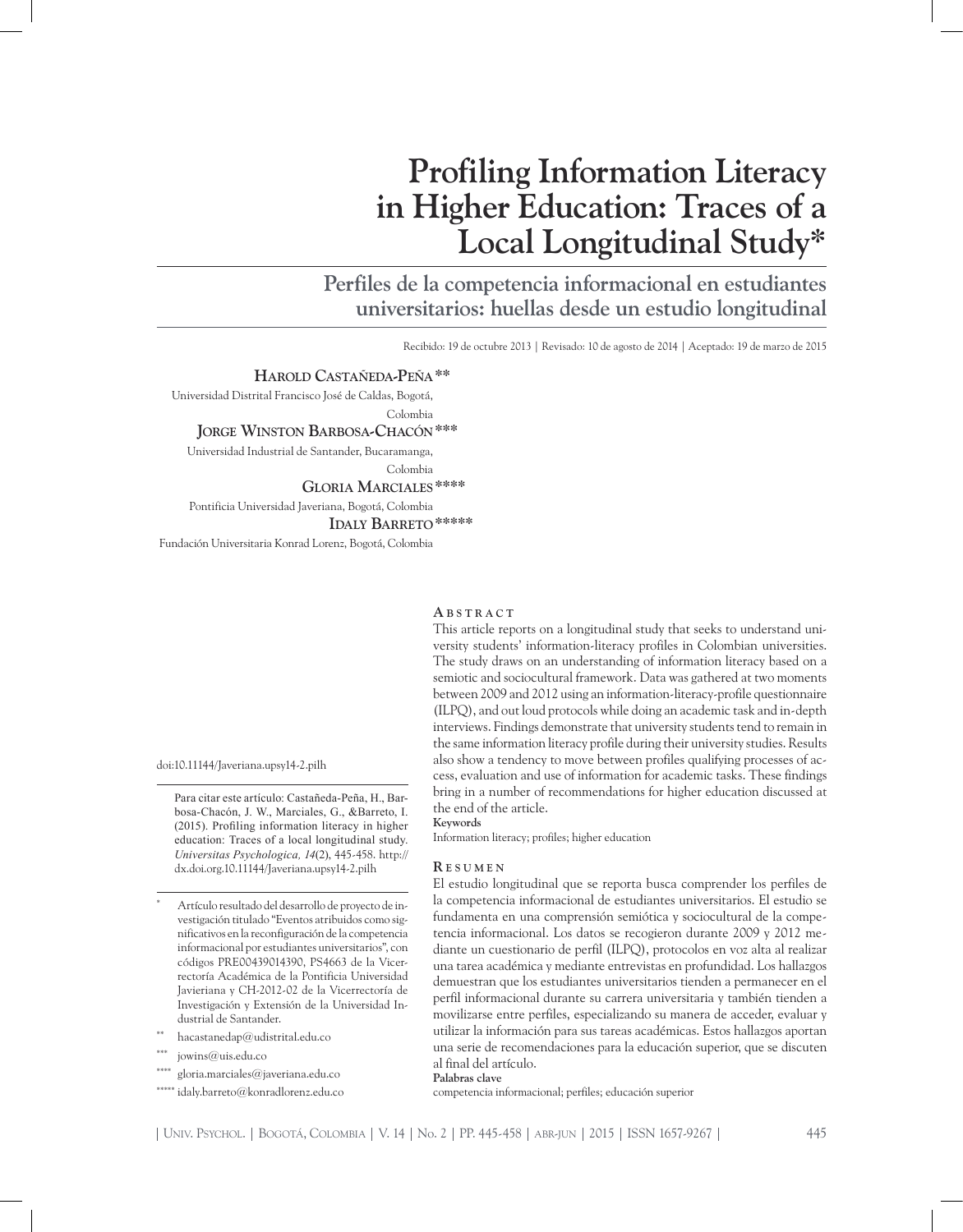# **Introduction**

It has been argued that information literacy is not static as this embraces the dynamic character of university students' life histories and their educational experiences in relation to information access, evaluation and 'consumption' (Castañeda-Peña et al., 2010). This understanding urges to address information literacy at different moments of educational processes to know the 'what' and the 'how' of the development of information literacy competences as it is relevant to support the ongoing interest on how to educate information literate students.

In this line of argument, the research group 'Information Society and Learning' undertook a research study aiming at identifying narrative events in the (re)configuration of university students' information literacy competences during their university life. .

Based on this goal, this article introduces a longitudinal study about information literacy in higher education. The first section highlights information literacy re-visited from a culturally expressed and situated framework. A number of curricular perspectives, in relation to information literacy, are also described. The second section indicates a methodological path for the longitudinal study of information literacy and discusses results for two higher education cohorts (2009 and 2012). The last section shows how the results represent broader research avenues rooted in the understanding of information literacy through *in situ* lenses.

# **Looking Back**

The understanding of information literacy as a basic skill has been a highly contested; scholars have argued over notions including skills necessary to study, to learn and to use the school library. Others place information literacy in the nexus with information sources where the skill depends on the personal knowledge a user has about information and also on the knowledge being applied. This shows that information literacy is directly associated with both academic performances and standardized ways of accessing and assessing information (Association of College and Research Libraries [ACRL], 2000).

This article contends that the information literate individual is also a social subject who partakes in the citizenship processes (Ferreira & Dudzlak, 2004). This is likely because individuals are attached to their own life histories as learners who have accessed and used information. This meaningful way of understanding information has then been constructed in social interactions that are culturally situated within specific communities (Wenger, 2001). This brings into discussion the idea that being competent embraces only the perception of "knowing how," the comprehension of information literacy as "acting upon" also seems relative. A complementary perspective on information literacy rooted in the semiotic tradition (Greimas, 1973, 1989) has been recently added to the specialized literature (Marciales, González, Castañeda-Peña, & Barbosa-Chacón, 2008). Such perspective should not be solely understood as a map of logical possibilities (Alvarado, 2007) but as a layered tapestry of associated beliefs, adherences, motivations and aptitudes built up during one's own life in localized formal and informal learning experiences (Marciales et al., 2008). This information-literacy tapestry frames a myriad of ways of accessing, assessing and using information. It is within this framed multiplicity of associated assets where individual's information literacy is culturally expressed and situated.

Drawing on that sociocultural approach to information literacy, Castañeda-Peña, González, Marciales, Barbosa-Chacón and Barbosa (2010) and Barbosa-Chacón, Barbosa, Marciales and Castañeda-Peña (2010) argue that information literacy should also take in the authority of individuals and communities to create, use and evaluate information, and not only focus on the authority of information sources validated by scientific communities. Likewise, it is understood that all information has inherent biases, therefore, being an informationally competent person implies being able to identify such biases. As a consequence, information is not assumed as objective or positive but as fluid and non-static as it relates to the reality (Freire, 1996) of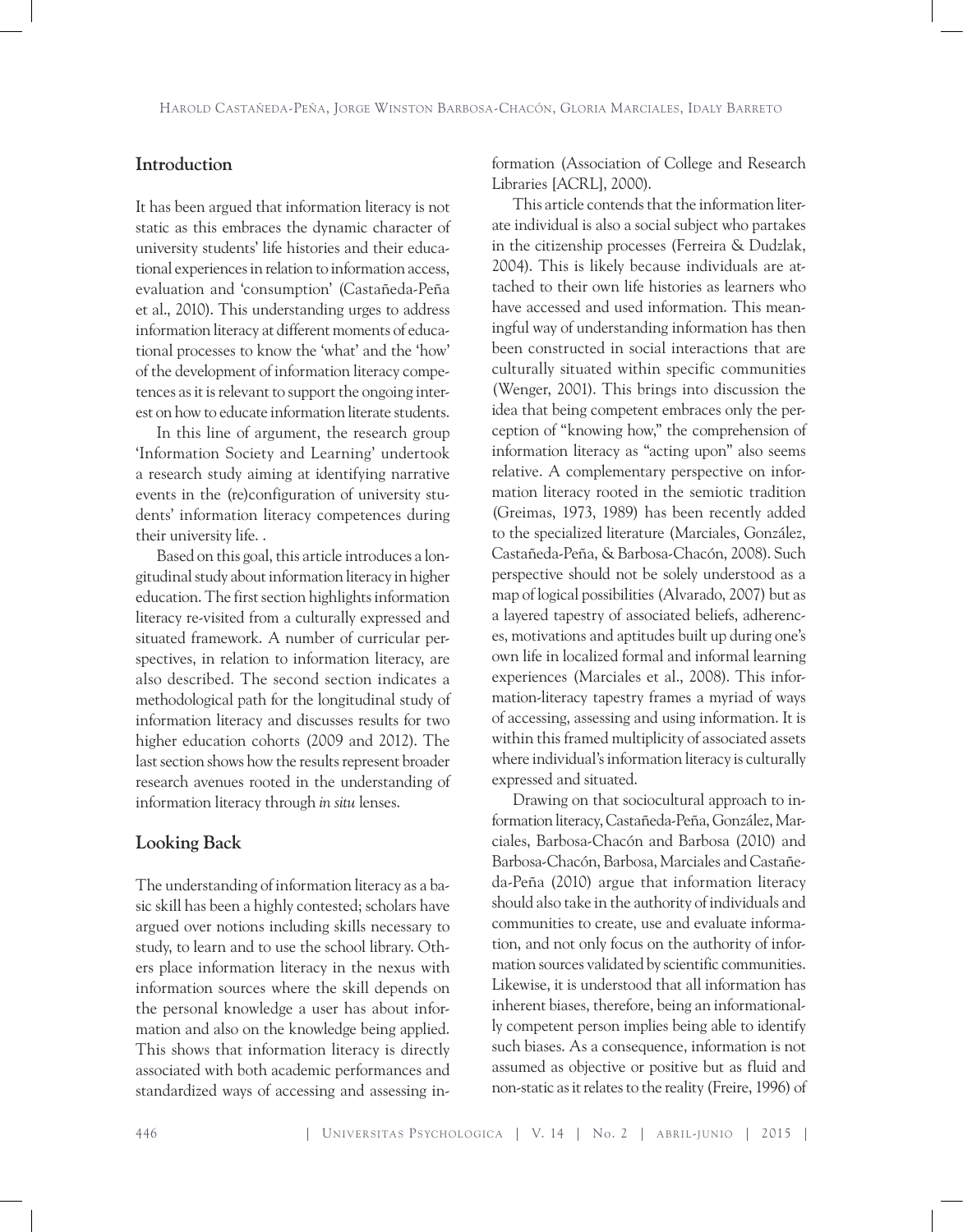being able to transform it. This understanding has a direct effect on information users, as they literally become information consumers. Castañeda-Peña et al. (2010) have profiled higher education students as information users in their first year of university. There is an apparent tendency for such students to fall into three dominant profiles: information collectors, information verifiers or checkers, and being a reflexive student. The dominance of the profile does not necessarily imply a static state. This issue will be discussed below as, for the present study, the 2009 data analysis showed that freshmen students tend to relate with information drawing on the specific profiles mentioned. The 2012 study demonstrated that most of the time, after attending a higher education institution, senior students tend to specialize in the information literacy profile they had when entering undergraduate studies; just a few tend to transition to other profiles. It could be argued then that this scenario could be attributed to how information literacy is related to higher education curricula.

Price, Becker, Clark and Collins (2011) claim that information literacy standards constitute a framework used to plan the development of information literacy as independent from the context. In that direction, any courses on the subject, at any educational level, appear not to be related to specific disciplines but show an assessment perspective of information literacy as a standardized competence. Price et al. (2011) go on to propose three specific models of information literacy education. The first model does not directly assess information literacy but contains it; the second model sees information literacy as part of a specific subject and information literacy is assessed as part of this kind of course. Finally, there is a localized assessment of information literacy when it is fully integrated into disciplinary academic tasks in a course. Wang (2011), in a complementary perspective, puts forward for consideration four models. First, the extra-curricular model envisions courses on information literacy that do not belong to the core subjects taken by university students. Second, Wang (2011) proposes the inter-curricular model where information literacy

is a module of optional courses. The third model is intra-curricular; it is within this model where information literacy is part of the contents of core subjects. Finally, the autonomous model presents courses, which are independently taught. While some scholars tend to see information literacy in a more integrated perspective (Pritchard, 2010; Shanahan, 2007; Wang, 2011), others appear to understand information literacy from a more proficiency-based perspective (ACRL, 2000; Bent & Stubbings, 2011; Chen & Lin, 2011; P. Keleher, J. Keleher, & Simon, K., 2011). Andretta (2007), from a phenomenographic perspective, appears to have a more comprehensive and relational view of information literacy based on Bruce's (1997) faces of information literacy. Additionally, the idea of connecting information literacy to students' learning experiences (Lupton, 2004) also backs up such perspectives, which are also complemented by the information-literacy net-based angle (Edwards, 2006).

Without undertaking a complete review of information literacy in relation to higher education curricula, it appears clear that there is a tendency to place information literacy within at least five diverse and complementary perspectives (Marciales et al., 2013). These perspectives include information literacy assessment models, explicit curricular models, integrative models, proficiency models and relational models.

# **Taking Stock**

The university students in this study faced, in one-way or another, such curricular models. In 2009, when they started majoring in their different university careers only one major (i.e., Psychology) offered a relational information literacy model (Andretta, 2007, 2010). The rest of the majors (e.g., modern languages, social communication and regency of pharmacy technology) did have an inter-curricular perspective (Wank, 2011). This also shows the lack of educational information literacy policies within and between higher education institutions; this could have had great impact on the results reported in the present article.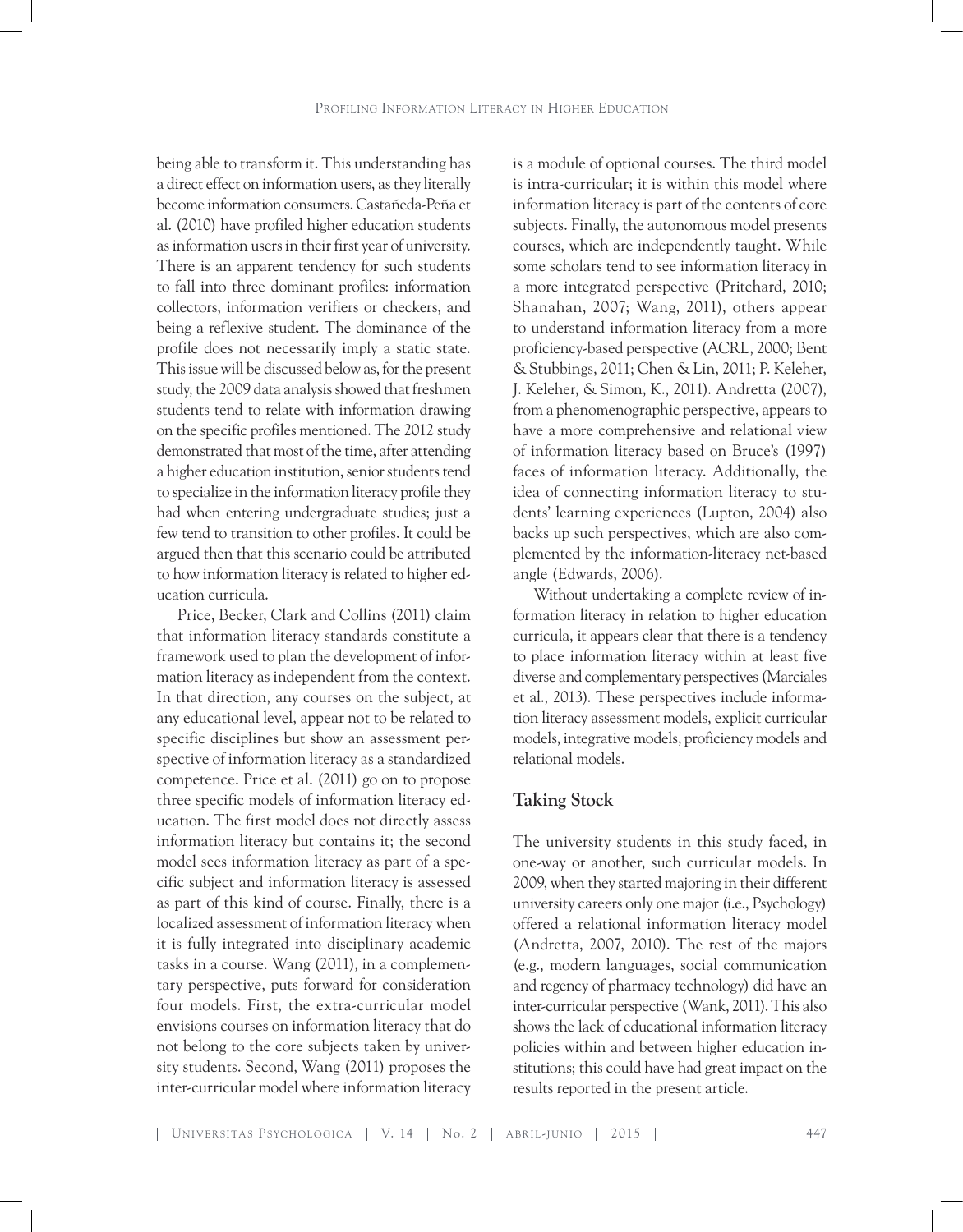# **Method**

# *Material and Procedure*

Both cohorts, the 2009 (freshmen students) and the 2012 (senior students), were given an information-literacy-profile questionnaire (ILPQ); they were also asked to produce out loud protocols while doing an academic task. Finally, participants responded in-depth interviews. The designing and assembling of this battery of instruments to collect and register data are further explained in González, Marciales, Castañeda-Peña, Barbosa-Chacón and Barbosa (2013). The ILPQ profiled 285 students in 2009 within a range of three recurring tendencies that were devised as university students' information literacy profiles (Castañeda-Peña et al., 2010). In order to validate this profiling exercise, twenty randomly assigned cases were created, in which students from each profile were asked to develop a specific academic task that involved a search for information aimed at writing an academic essay. The information search followed a procedure for data collection that included videoed out loud protocols for which the participants were trained. After task completion, participants were invited to a structured interview to find out about their profile triangulating this with their ILPQ results and their out loud protocols. As explained below, this procedure was also followed with the 2012 cohort.

### *Participants*

In 2009, 285 students were surveyed via the ILPQ in order to identify students favored ways to relate

### **Table 1**

*University Students' Information-Literacy Profiles*

to information. Participants majored at a private university (psychology, modern languages and social communication) and at a state university (regency of pharmacy technology *and enterprise technology***).** In 2012 we also sought to identify significant narrative moments in the individual cases developed in 2009 via in-depth interviews; however, out of 20 examined in 2009, only seven cases from the private institution were available for analysis. The 2012 study was also done to explore potential changes in information literacy profiles after being a university student for three years. Table 1 shows the information-literacy profiles found in each year.

# **Design**

A longitudinal design was used with a layered level of analysis. Both quantitative and qualitative techniques of analysis were conducted within a phenomenographic perspective (Andretta, 2007). Qualitative features identified in the 2009 cohort (Castañeda-Peña et al., 2010) were also shared by the 2012 cohort. Such features of information-literacy profiles were analyzed quantitatively by using a principal component analysis (PCA).

# **Results**

Results show that for the cases analyzed there is a strong tendency to remain in the same information-literacy profile after three years of higher education; with just a few who tend to transition

| Participant | Major            | 2009                  | 2012                  |
|-------------|------------------|-----------------------|-----------------------|
| MC.         | Modern Languages | Information Collector | Information Collector |
| S           | Psychology       | Information Collector | Information Collector |
| DR          | Psychology       | Information Collector | Information Checker   |
| E           | Modern Languages | Information Collector | Information Checker   |
|             | Psychology       | Information Collector | Information Collector |
| MD          | Modern Languages | Information Collector | Information Collector |
| N           | Psychology       | Reflexive Student     | Reflexive Student     |

Source: own work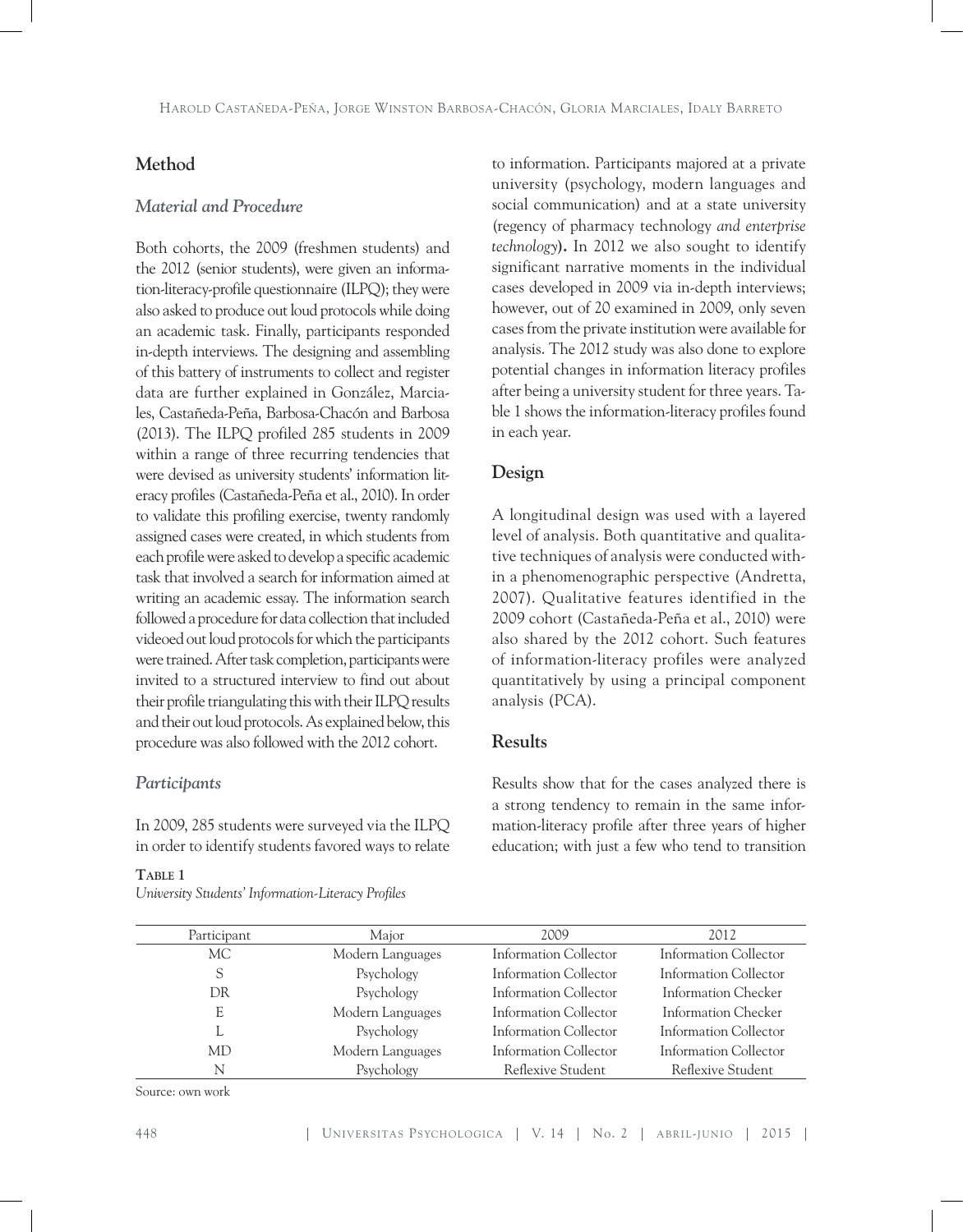to a different profile. In order to unpack this claim it seems necessary to examine, in a deeper way, what each profile consists of. This will be done by complementarily explaining the results from 2009 and 2012.

*Featuring Information-Literacy Profiles: Information Collectors, Information Checkers (Verifiers) and Reflexive Students (2009 Cohort)*

Results for the 2009 cohort indicated the existence of information literacy profiles that will be briefly described below. These profiles are practices undertaken by university students when it comes to developing an academic task. The profile displays the most preferred forms that students display to access, assess and use information.

# *Information-Collector Profile*

It appears that an information collector has no great family background when it comes to define his/her own information literacy practices. This means that there was not a family figure showing the student alternatives or ways of being and or behaving in relation to information. Where getting a good grade is the final goal, most students who tend to

TABLE 2

*Common Features of Information-Literacy Profiles*

fall within this profile experience trial and error as a preferred way of relating themselves to academic tasks. They tend to believe that the truth lies on the Internet where information is easily and rapidly accessed. When they embrace an academic task, their lack of task planning is evident and there is a dominant "cut and paste" information practice.

# *Information-Checker Profile*

Information-checker students do have a certain degree of family background that orients their information literacy practices. For example, one parent used to read to them and the student had books or magazines to resort to, especially during their high school period. Information checkers seem to understand that knowledge is not static and value myriad perspectives upon it. They search for information in databases and reliable information sources such as books and recognized web pages where information is duly verified.

### *Reflexive-Student Profile*

For a reflexive student what is learned at home appears to support academic performance. In this profile, scientific communities should validate information sources where knowledge is co-con-

| Profiles                                     | Shared features                                                          |  |  |
|----------------------------------------------|--------------------------------------------------------------------------|--|--|
| Collectors<br>Checkers<br>Reflexive students | Information literacy applied to research processes                       |  |  |
|                                              | Information literacy applied to disciplinary-academic tasks              |  |  |
|                                              | Group work strategies changes                                            |  |  |
|                                              | Development of information search strategies                             |  |  |
|                                              | Investment                                                               |  |  |
|                                              | L11 information sources evaluation                                       |  |  |
|                                              | Information assessment - Trustworthiness                                 |  |  |
|                                              | Having been taught by a teacher                                          |  |  |
|                                              | Having been demanded academically within an intra-curricular perspective |  |  |
|                                              | Perceiving information literacy development in peers                     |  |  |
|                                              | Information source use                                                   |  |  |
|                                              | Internet use                                                             |  |  |
|                                              | Books use                                                                |  |  |

#### Source: own work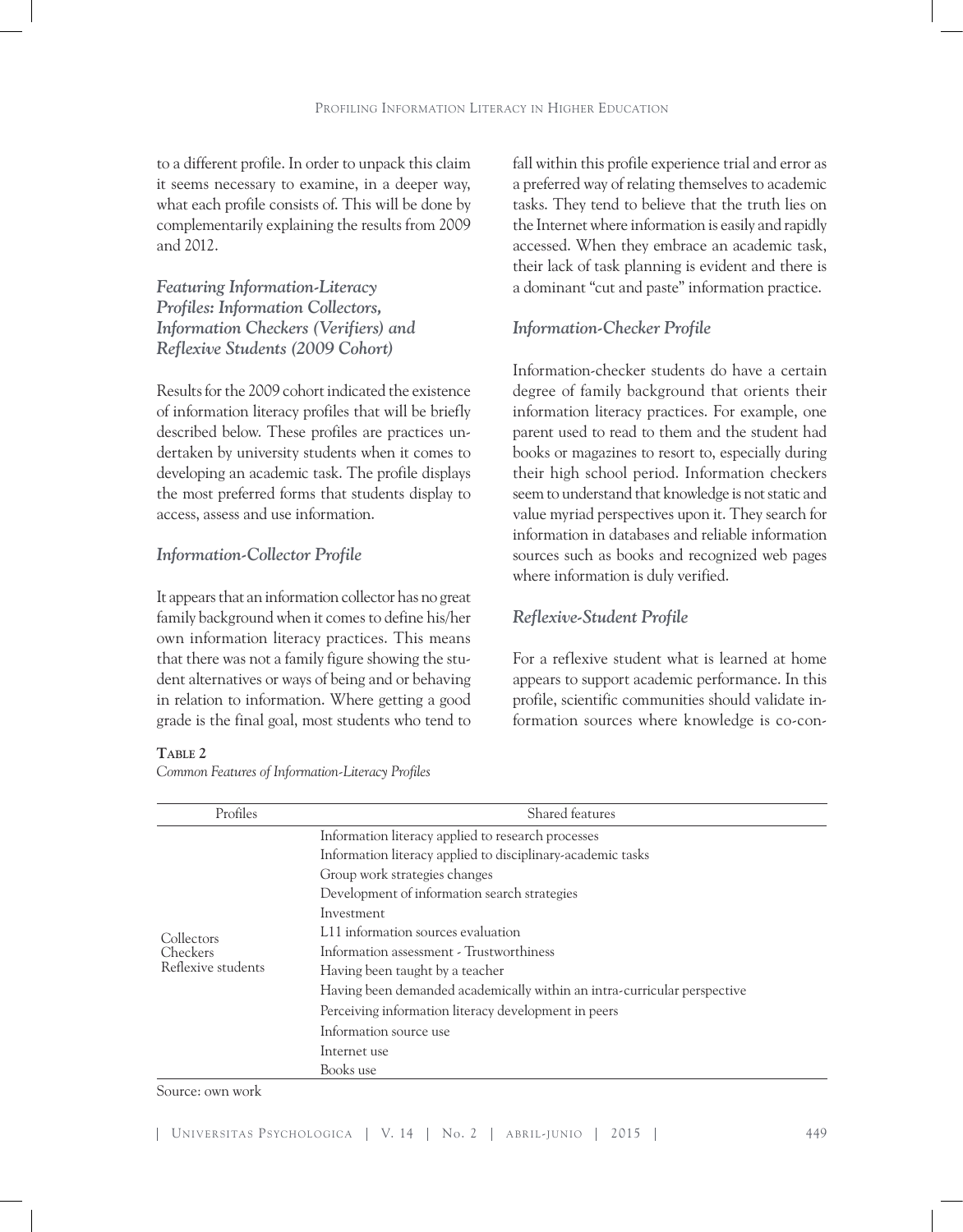structed. Reflexive students assume academic tasks as part of their own professional development and as an important life-long learning asset. In order to carry out an academic task, reflexive students start searching for information after careful planning and question posing.

# *Transitions Within and between Information-Literacy Profiles (2012 Cohort)*

The 2012 cohort displayed a more comprehensive and evidence-based understanding of the profiles identified in the 2009 cohort. This might sound coherent if it is assumed that majoring in a professional career in a higher education institution has impact at the literacy information level. The qualitative analysis showed how the three profiles share common characteristics (Table 2).

These common ground categories illustrate that information literacy is realized via its application in the discipline when higher education curricula take in information literacy framed within an intra-curricular perspective (Wank, 2011). Senior students appreciated academic tasks from specific core subjects being framed within an interdisciplinary perspective coupling information literacy and content subjects. Socially constructed knowledge was highlighted when group work evolved from adding up individual contributions and piecing together results drawing on collaborative-work. This indicates a transition from the information-collector profile towards a more elaborated checker-reflexive information profile. Participant L was profiled as an information-collector in both the 2009 and the 2012 studies. Regarding her information-literacy profile it is possible to trace out transformations within the same profile. When participant L was asked about her academic performance doing group work for core subjects with an information literacy component, she manifested some changes in her information literacy profile. In participant L's own words,

(…) in the past academic terms it [she refers to group work] was like that (…) and group work was about splitting the tasks, the information search (…) you

look for this (…) you find out about this and that (…) and as a result we have no idea of the topic (…) this is why I am telling you that this term in two core subjects we do have more team work and all of us looked for the same kind of information (…). (L-5:92)

Participant N demonstrated a remaining information-collector profile regarding group work in spite of being profiled as a reflexive student in 2009 and in 2012. This participant still prefers to split the task, as her learning style appears to differ from her group mates. This participant said that it was difficult to do group work as procrastination was also present and in that sense, it was better to work on an individual basis and then put everything together. These findings open room for a discussion in relation to how group work is handled in higher education and for further research about the impact this strategy has on university students' information literacy profiles.

Participant D was profiled as an information checker in the 2012 study, showing a transformation from her 2009 information-collector profile. While there are still traces of being an information-collector, the student has developed new information search strategies. Participant D recalls "(…) to do an academic task (…) now I go to the library and browse a book and choose what seems worthy and I read and imagine what to do with that piece of information (…) from there I search on databases (…)" (D-3:49). This shows a transformation in terms of searching for information strategies. It appears that this participant first collects information for a future comparative indepth search of information. In the same line of argument, participant E (information-collector in 2009 and information-checker in 2012), explains that for a specific research task "(…) for an early education class what I did was to look for materials to base my research on (…) so I started off by searching with the key word 'children' and I got lots of resulting documents of different kinds, such as legal documents and research articles from different universities (…) so I contrasted bibliographies and studied what was useful for my task (…)" (E-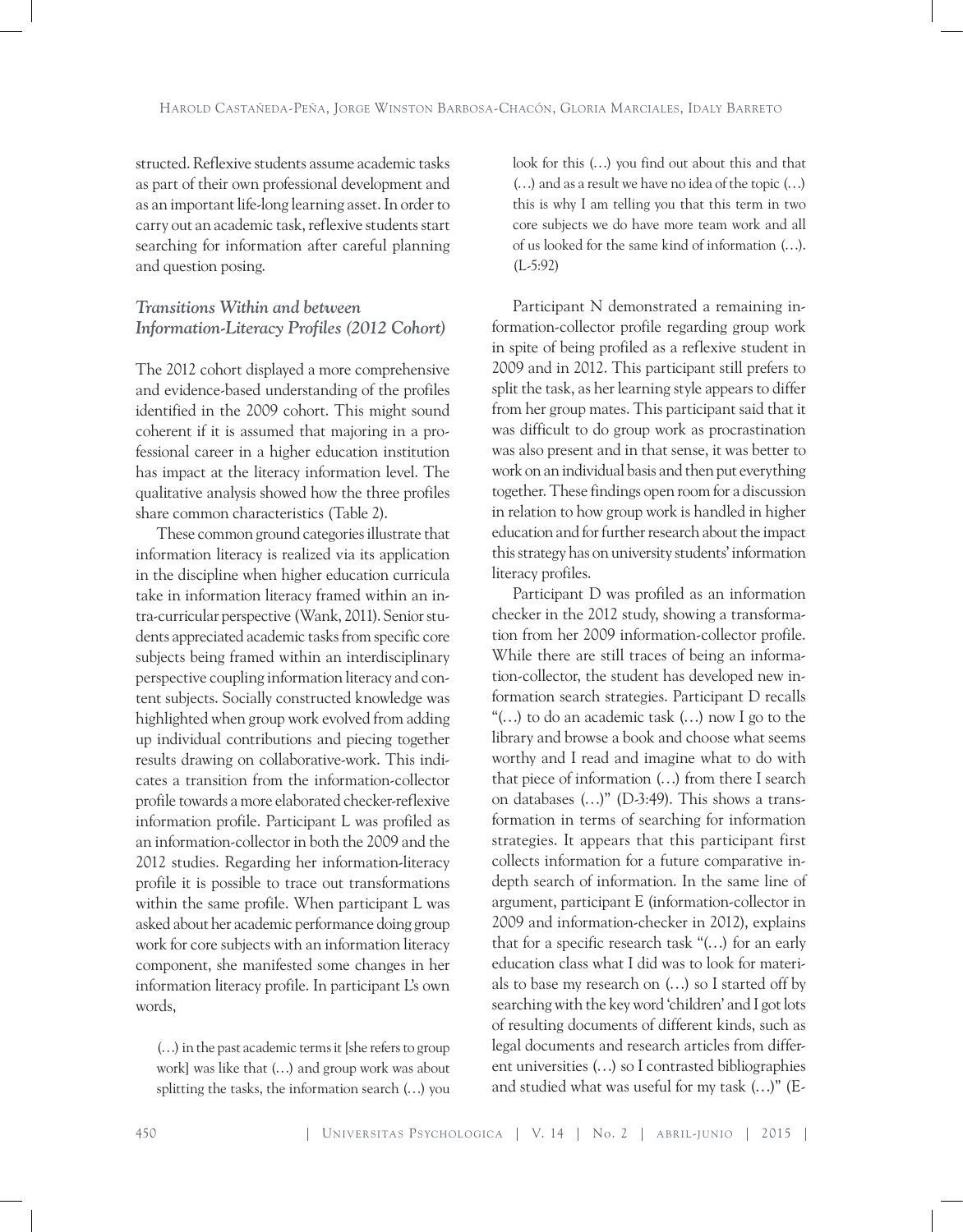4:22). With regard to information-search strategies both participants (D and E) bring to mind the information-collector profile at the starting point of their academic tasks, which then appears to evolve towards the information-checker profile. This seems to indicate that the information-checker profile, where students tend to verify information sources and compare points of view, is partly built upon information-collection strategies. This apparently suggests that information literacy search strategies are not static and could be conditioned by the type of academic task (e.g., general academic tasks, research tasks) and by the joint curricular efforts between literacy information content and subject content.

Investment, understood as the personal decisions made to complete academic tasks that require an information search, was revealed differently in the data. Participant MC was profiled as an information-collector in 2009 and 2012. This participant showed how she invested in the academic work. In her view, lots of effort needs to be made to meet the expectation of teachers. From her own perspective,

I was trying to get good grades because I'd got bad ones before with her [she refers to the teacher] (…) and I had to adapt the topic as she liked (…) I do not understand why it was like ups and downs doing schoolwork for her. It has always been a challenge class with her, as in writing (…) one tries to shape the written assignment, introducing one's own idea compared to others' and then highlighting my personal opinion. (MC-1:6)

This appears to reinforce the profile of an information-collector. Not only do they invest in order to get good grades but also there is a sense of pleasing teachers. It seems that this participant qualified her profile by trying to say that what was expected by the teacher shaped her written tasks. This relationship between academic writing and information-literacy profiles is a research avenue that requires more investigation.

A more oriented information-checking participant stated that investment was mainly based on her determination to find out firsthand information; in her own words "seeking information was very difficult and time consuming; I had to contact forensic linguistic authors, e-mail them and ask them for the information I needed, I mean (…) this information was kind of difficult to get (…9" (E-4:11). This reinforces the idea about thinking of information-checkers as verifiers of information. This also shows a strategy of obtaining 'direct' information reliable from authors.

In the case of reflexive students, it could be argued that they tend to assume information seeking more as a process that backs up innovation in the fulfillment of the academic task. This seems logical given the previously identified characteristic of assuming university life as part of their professional development. Participant N says that lots of work is invested in order to put forward innovative ideas; according to her,

(…) we work very hard and do exhaustive information searches, which at the end of the day are very worthy (…) one cannot pretend to be successful in an effortless way, I mean things just don't happen out of the blue, one has to be persistent (…) I mean tasks are very difficult but at the end the whole research process pays off. (N-7:34)

This might qualify as the reflexive-student profile, as senior students seem to be aware of their future professional development and invest from an information literacy point of view in such forthcoming life stages.

Data also demonstrated a strong affinity for seeking information in first language. This is a feature shared by the three information literacy profiles identified. Participant DR, profiled as a collector of information in 2009 and as an information-checker in 2012, argued that "most of the time there are things written in Spanish which are very relevant and so one reads them" (DR-3:61). This appears to resonate with participant E's thoughts, who stated that "what I found in Spanish seems to be very concise (…) I mean concepts are straightforwardly stated (…) like the way they work and that's about it" (E-4:18). It is worth not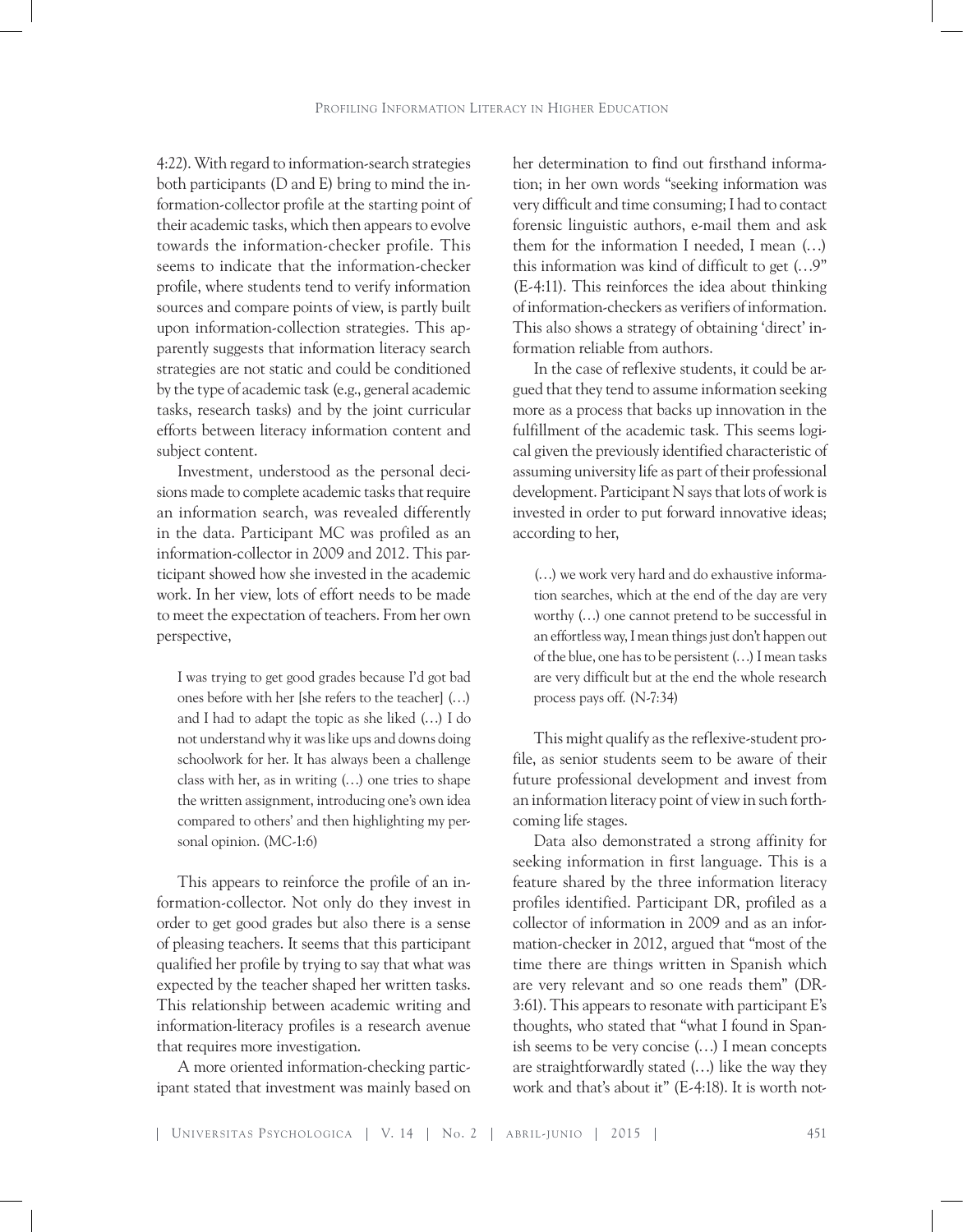ing the information-succinctness criterion used by this participant. Participant  $N$  (a reflexive student) resorts to a second language only when necessary. In her own words,

I first try Spanish and if all is there… I have always found information in Spanish but I understand there are different perspectives in English but my academic duties are done in Spanish but I foresee that for the BA monograph we will face info in English. (N-7:44)

This demonstrates that the interface between information literacy and foreign languages need scholarly attention, as this has been under researched compared to information literacy in relation to second language use (Conteh-Morgan 2002a, 2002b; Stapleton, Helms-Park, & Radia, 2006; Zoe & DiMartino, 2000). This also has an impact on how university students assess information and information sources.

University teachers appear to exert a great influence on their students, helping them to emphasize features of their own information-literacy profiles. For example, one of the information-collectors, profiled like this in 2009 and 2012, stated that she simply followed the way she was instructed. In the interview she said: "teachers point out when things are wrong (…) they show you the way and I know many teachers publish" (S-2:2). One information-checker also stressed the teachers' roles: "teachers showed us like different possibilities and many things from different points of view and this has helped me out with my academic tasks" (E-4:26). The reflexive student is aware of the fact that "university teachers have diverse styles (…) one style is not to stick to a traditional idea but considering multiple perspectives (…) this has motivated me a lot" (N-7:11). All in all, it could be stated that teachers could also qualify and shape information-literacy profiles in their students. This raises a question about university teachers' information-literacy profiles and their relation to pedagogical practices that have potential impact on their students' information-literacy profiles as well. This appears to be strongly related to how information literacy is correlated to the university curriculum.

Participants DR (information-collector) and N (reflexive student) undertook the same major. They affirm that the research project developed since they were freshmen and contributed significantly to their information literacy development. Conversely, MD (information-collector) undertook a major that offered just a course at the beginning of her undergraduate studies on information literacy skills. For her:

(…) it was difficult, for example, this assignment on linguistic analysis (…) I remember that we collected data but I didn't know how to do this and didn't get what was stated in the master copies (…) it was complex because the readings did not make sense at all because that task was not contextualized. (MD-6:26)

This implies that curricular models linking information literacy in higher education need reviewing and well-established educational policies (Marciales et al., 2013).

University students appear to be aware of their peers' information literacy profiles. They are from the perspective of their own evolving information-literacy profile. On one side, participant L, for example, said that it was difficult for her to see that her peers had different ways to approach information apart from what they got in highschool education. In her own words, "to change people's minds regarding what they learned at school is a difficult challenge (...) you know (…) we copied and pasted information then exploring information in the university library is huge" (L-5:40). It appears that participant L is aware of specific information-literacy practices that profile typical features of information-collector students, where she is also included. On the other side, participant DR has perceived the change from one profile (information-collector) to another (information-checker). DR expressed the following idea: "There should be a transformation in our information-literacy practices (…) I cannot believe that people undertaken this academic term have not used a database or have no knowledge about this" (DR-3:32). This awareness is interesting but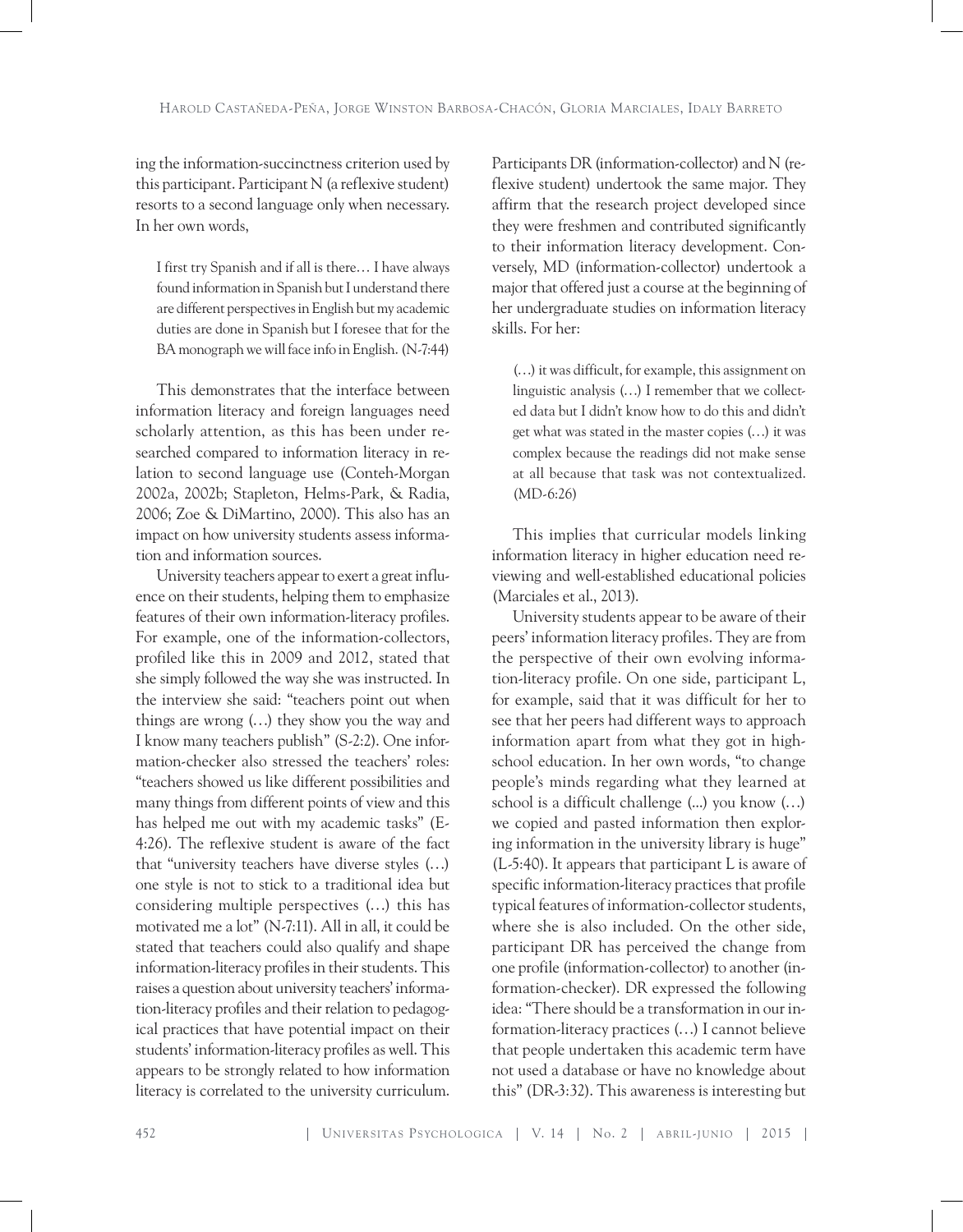compared to reality could be deceiving. As it is shown in this study, not all students evolved from one profile to another after majoring in different disciplines for three years of higher education. Indeed, achieving the reflexive-student profile is not that significant in the data. However, participant N, who belongs to this last profile, also shows awareness of types of students according to information-literacy profiles.

Information source use, which includes the Internet and book use, also characterizes features of the three profiles. Participant MC found the following actions reflecting how she improved her 'collector' skills to be significant:

(…) in relation to that task hmmm (…) I did search for information obviously in books and Internet and obviously I had to find texts dealing with the same topic but it was difficult because I had to read a lot (…) at times the titles were alike but the content wasn't, they were about something else and this could affect our work as we could also deviate from what the teacher told us to do, so after reading a lot we came to grips with it and decided on a specific topic (…) yes I have to say that this was a lot of work, there was lots of research, lots of information search in books, in the library, Internet (…) loan books from other university libraries (…) at the end the bibliography we used was based on a linguist from Venezuela and on one international paper we read (…). (MC-1:9)

Now in her senior year, participant MC values her efforts when it comes to information source use. She appears to find it noteworthy that she gets information for an academic task from different sources that include books, Internet, libraries, and other university libraries. What should be highlighted here, once again, is how this participant stays in her own preferred frame to relate to information in terms of searching, assessing and using it. However, there seems to be a difference between 2009 and 2012 with this particular case. In 2009, how she was performing her information-collector profile was not well known; the ILPQ and the out loud protocol demonstrated

this. Three years later, this participant appears to be located within the same information-literacy profile but her information-seeking skills could have been refined. This means that information searches are not just conducted using the Internet and results from Google but the sources are myriad, being underpinned by the same purpose: collecting information. This would benefit from more research following the development of specific features that characterize profiles (cf., Weiler, 2005). In contrast, participant E appears to have migrated from a wide understanding of information-collector profiles into the checker one and this seems to be tied to her schooling experience at the university. In E's own words,

(…) in the first year I used to do simple information searches in Google and I just looked for information there using keywords I thought were appropriate… before starting off my BA thesis I shaped a research idea asking some professors about teaching materials and Carlos [professor's name] suggested me some books and that was the springboard (…) from there I went to other information sources and also searched for universities where they deal with designing teaching materials and I looked for more authors and that was how I worked out the theory that backs up my work (…). (E-4:1:17)

It could be argued that these two opposing experiences show lack of accountability for information-literacy instruction in higher education. However, more research is needed in order to understand why participant MC's experience differs from participant E's experience, being as they are educated at the same university and majoring in the same career. In the next section some implications of these findings are further analyzed.

Based on the results above, it could be argued that literacy profiles tend not to be static. It could also be contended that university students either specialize in one specific information-literacy profile or tend to transition between profiles. In order to better comprehend this data behavior, a principal component analysis (PCA) was conducted as illustrated in Figure 1.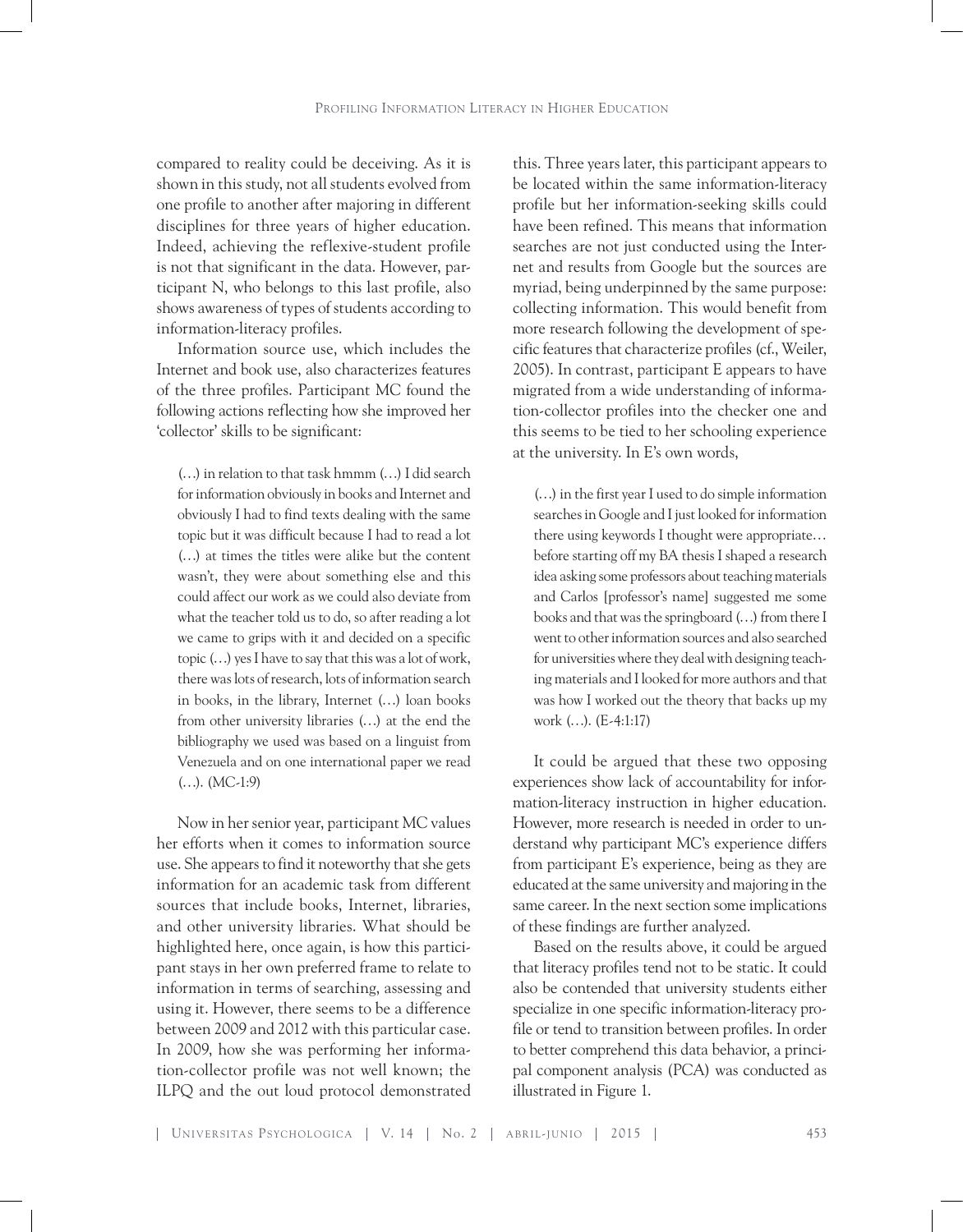

*Figure 1. Information Literacy in Higher Education (Principal Component Analysis).* Source: own work

Factor 1 represents our conceptual understanding of information literacy as a layered tapestry where beliefs, experiences and life histories are interwoven. Factor 2 corresponds then to internal and external features that impact information literacy profiles attributed as significant by the research participants to the very same beliefs, experiences and life histories. The PCA factors were obtained using the frequencies of the qualitative shared features from the three profiles. Carrying the PCA further, the dominant aspects in the PCA demonstrate that, for the particular case presented in this paper, the profiles tend to tally differently. For example, it appears that the less preferred profile corresponds to that of the reflexive student. This is logical as only one research participant was profiled as such both in 2009 and 2012. However, it seems more significant to see the negative value this profile has in both axes representing the two factors explained (e.g., information literacy as layered = Factor 1 and features made relevant by information-literacy users = Factor 2). These results would indicate a need for information literacy development at the curricular level is felt in higher education. This interpretation is backed up by the lack of proximity of external and internal features conditioning the reflexive-student

profile at least in the same negative planimetry of Figure 1. As shown in this figure, both factors appear not to be correlated with such a profile; at least none seem to be significant enough for the research participants. Thus, this implicates that education at the university level did not have a substantial impact on senior's information-literacy profiles. This could potentially be the cause for students to tend to specialize in the profiles detected back in 2009 and the dominance of the collector profile.

Overwhelmingly, the checker profile and the collector profile share a positive character in relation to Factor 1. As discussed in the section above, a few students tended to migrate to other profiles according to their own academic experiences. This appears to be promoted by external features such as having been taught by a teacher, having been pushed academically within an intra-curricular perspective and perceiving information literacy development in peers. In great proportion, the other features also described above are of an internal nature. However, it is important to note that internal and external features are not distributed evenly across the research participants' information-literacy profiles and this could limit the scope of our interpretation.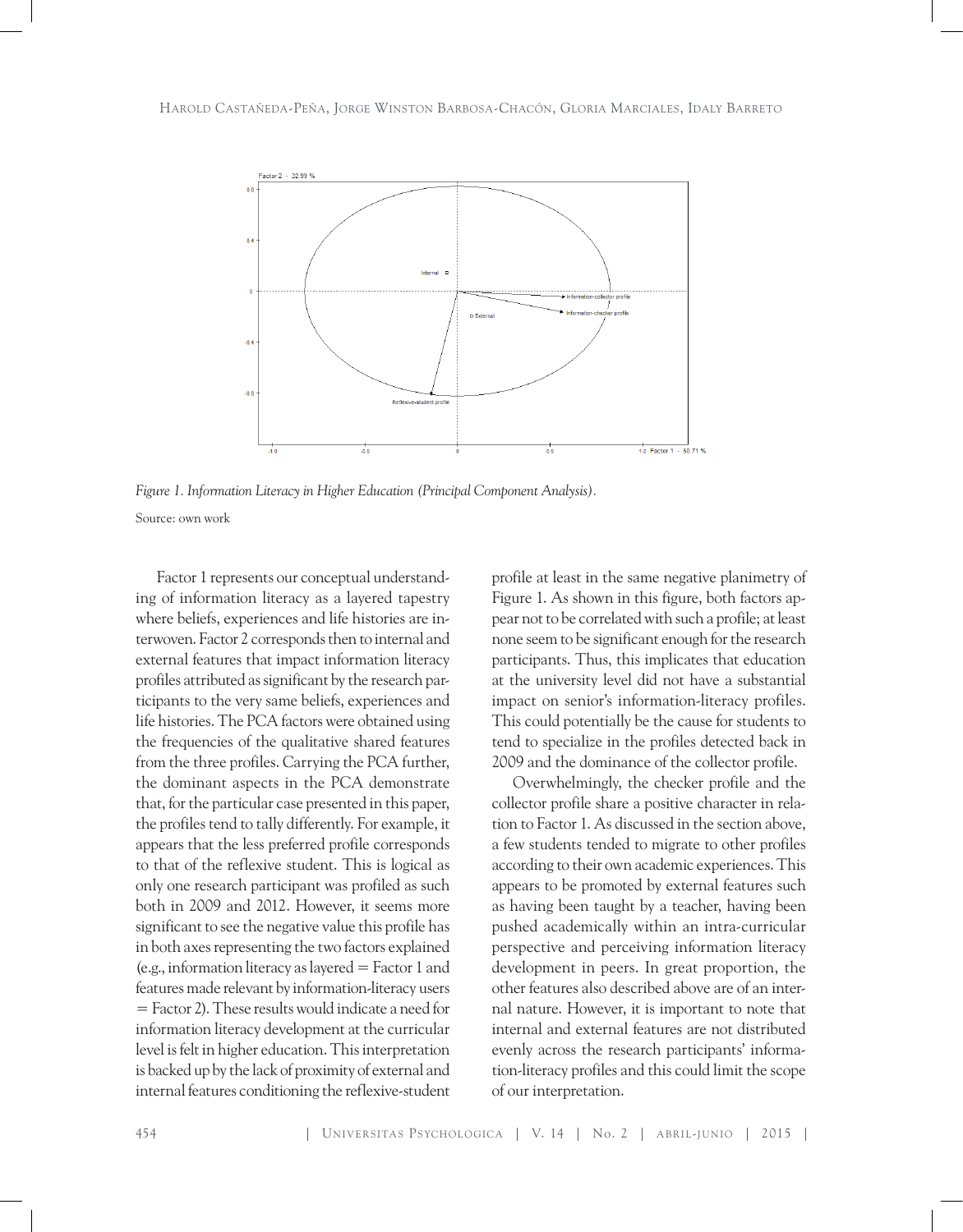# *Moving Forward*

These results would seem to indicate that the correlation between university curriculum and information literacy development is dynamic and should not be understood only from merely static structural factors as these factors are also dynamic and at work in the (re)configuration of information literacy profiles. This could explain why, at times, an information-collector student would want the information-checker profile, as shown in the section above. In the same line of thought, it could be argued that not always undertaking undergraduate studies would necessarily imply changes in the informational profile of learners. This lack of change or (re)configuration could be also directly influenced by the demand for specific skills and other cross-curricular programs, characteristics of learners, teaching practices and technologies of information and communication made available to university students (Schamal & Ruiz-Table, 2008). Another aspect to be borne in mind is the fact that the incidence of academic disciplines in the development of information literacy is marked. This scenario is most evident when in an academic program it is agreed to do upfront teaching to develop information literacy competences (Sanchez & Alfonso, 2007).

Additionally, we would like to argue that these results confirm the importance that the family figure has on guiding learners towards the use of information. Students with collector profile appear to have few experiences of having shared or having discussed with their parents the reading of the newspaper or any other media of information. The absence of an adequate model of children's reading behavior seems to have as consequence, students' tendency to use trial and error as a preferred way of relating themselves to academic tasks. In addition, information collectors tend to believe that the truth lies on Internet where information is easily and rapidly accessed. In the case of information checkers, the family background tends to help them to orient their searching information practices. In this case, databases and reliable information sources play an important role because

information must be duly verified in any searching task, for this profile.

The results related with the collector and checker profiles contrast with the reflexive profile where the experience at home seems to give them the needed support in order to develop the basic information competences that could help them to do well in academic tasks.

We would also like to argue that with respect to the development of the information competency through undergraduate education, three aspects reveal their importance in this process: Having been taught by a teacher, having been demanded academically within an intra-curricular perspective and perceiving information literacy development in peers. These aspects constitute a trilogy: teacher, student, and peers; trilogy that the review of literature always has revealed as fundamental in any pedagogical relationship. Nevertheless, when students get into the university, parents and teachers believe that they do not need to develop competences to use information because such competences must have been developed during their primary and high school years.

In relation to the kind of academic tasks that could help students in order to develop information competencies, there are three special tasks recognized by students: research projects in class, information research tasks in disciplinary fields, and group work. Each one contributes to promote good practices related to information performance in university academic contexts. These results resonate with Wank's conclusions (2011); according to this author, the information literacy is realized via its application in the discipline when higher education curricula take in information literacy framed within an intra-curricular perspective.

It is important to show the importance that teacher's expectations have over the students' information literacy development. According to the data, it seems that teachers' expectations about their students' written competences have incidence over the development of their information literacy profiles. This relationship between expectations, academic writing tasks, and information-literacy profiles is a research avenue that requires more investigation.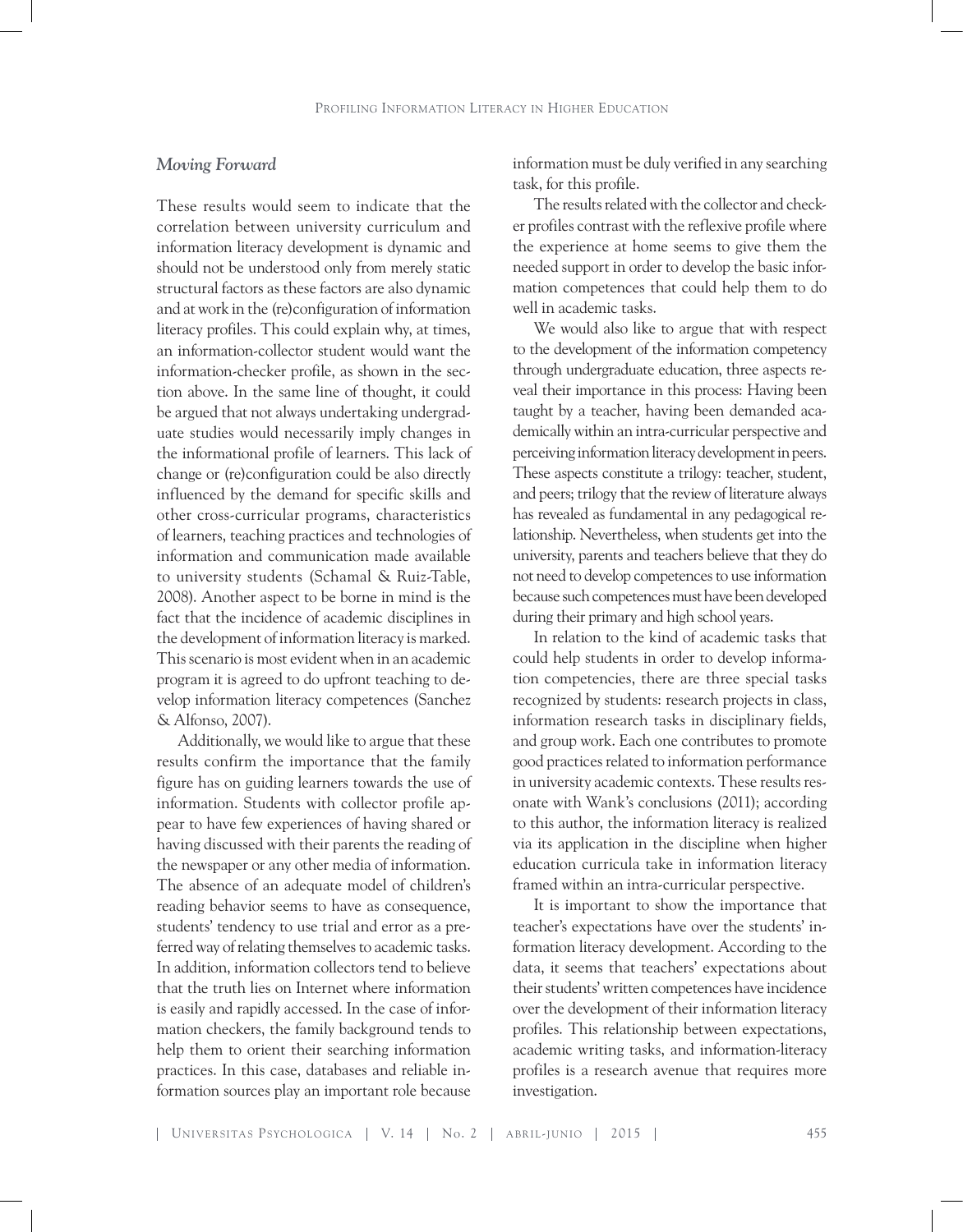This is a small set of data for a longitudinal study. However, their principal usefulness rests on the idea of looking differently at information literacy and stimulating new ways of thinking of and researching the topic. What seems striking is that while there is a lot of debate about how to integrate information literacy within the university curriculum there is still a felt need to unveil, in localized contexts and across them, what undergraduate students make relevant and profit as learning from such correlation. This along with the findings reported here, we argue, pave a long way of inquiry for those interested in this research topic.

# **References**

- Association of College and Research Libraries. (2000). *Information Literacy Competency Standards for Higher Education*. Retrieved from http://www.ala. org/acrl/standards/informationliteracycompetency
- Alvarado, G. (2007, May). *El concepto de competencia en la perspectiva de la educación superior.* Ponencia presentada en el foro El concepto de competencia: su uso en educación técnica y superior, Universidad Industrial de Santander, Bucaramanga. Retrieved from http://groups.google.com/group/ alianza-agro/web
- Andretta, S. (2007). Phenomenography: A conceptual framework for information literacy education. *Aslib Proceedings: New Information Perspective*s*, 59*(2), 152-168.
- Andretta, S. (2010). Learner-centred information literacy initiatives in higher education. *Journal of Information Literacy, 4*(1), 1-5.
- Barbosa-Chacón, J., Barbosa, J. C., Marciales, G., & Castañeda-Peña, H. (2010). Reconceptualización sobre competencias informacionales: una experiencia en la educación superior. *Revista de Estudios Sociales, 37,* 121-142.
- Bent, M., & Stubbings, R. (2011). *The sconul Seven Pillars of Information Literacy. Core model for higher education*. Available at http://www.sconul.ac.uk/ sites/default/files/documents/coremodel.pdf
- Bruce, C. (1997). *The seven faces of information literacy*. Adelaide: Auslib Press.
- Castañeda-Peña, H., González, L., Marciales, G., Barbosa-Chacón, J. W., & Barbosa, J. (2010). Recolectores, verificadores y reflexivos: perfiles de la competencia informacional en estudiantes universitarios de primer semestre. *Revista Interamericana de Bibliotecología, 33*(1), 187-209.
- Chen, K., & Lin, P. (2011). Information literacy in university library user education. *Aslib Proceedings: New Information Perspectives, 63*(4), 399-418.
- Conteh-Morgan, M. (2002a). Empowering ESL students: A new model for information literacy instruction. *Research Strategies, 18*(1), 29-38.
- Conteh-Morgan, M. (2002b). Connecting the dots: Limited English proficiency, second language learning theories, and information literacy instruction. *The Journal of Academic Librarianship, 28*(4), 191-196.
- Edwards, S. (2006). *Panning for gold. Information literacy and the net lenses model*. Adelaide: Auslib Press.
- Ferreira, S., & Dudziak, E. A. (2004, August). *La alfabetización informacional para la ciudadanía en América Latina: el punto de vista del usuario final de programas nacionales de información y/o inclusión social.* Paper presented in the World Library and information Congress: 70th IFLA General Conference and Council, Buenos Aires, Argentina.
- Freire, P. (1996). *Pedagogía del oprimido*. Buenos Aires: Siglo XXI.
- González, L., Marciales, G., Castañeda-Peña, H., Barbosa-Chacón, J., & Barbosa, J. (2013). Competencia informacional: desarrollo de un instrumento para su observación. *Lenguaje, 41*(1), 105-131.
- Greimas, A. J. (1973). *En torno al sentido: ensayos semióticos*. Madrid: Fragua.
- Greimas, A. J. (1989). *Del sentido II: ensayos semióticos*. Madrid: Gredos.
- Keleher, P., Keleher, J., & Simon, K. (2011, October). *The challenge of embedding information literacy as a graduate attribute into engineering and technology courses*. 41st Annual Frontiers in Education Conference: Celebrating 41 Years of Monumental Innovations from Around the World, Rapid City, SD, United States.
- Lupton, M. (2004). *The learning connection. Information literacy and the student experience*. Adelaide: Auslib Press.